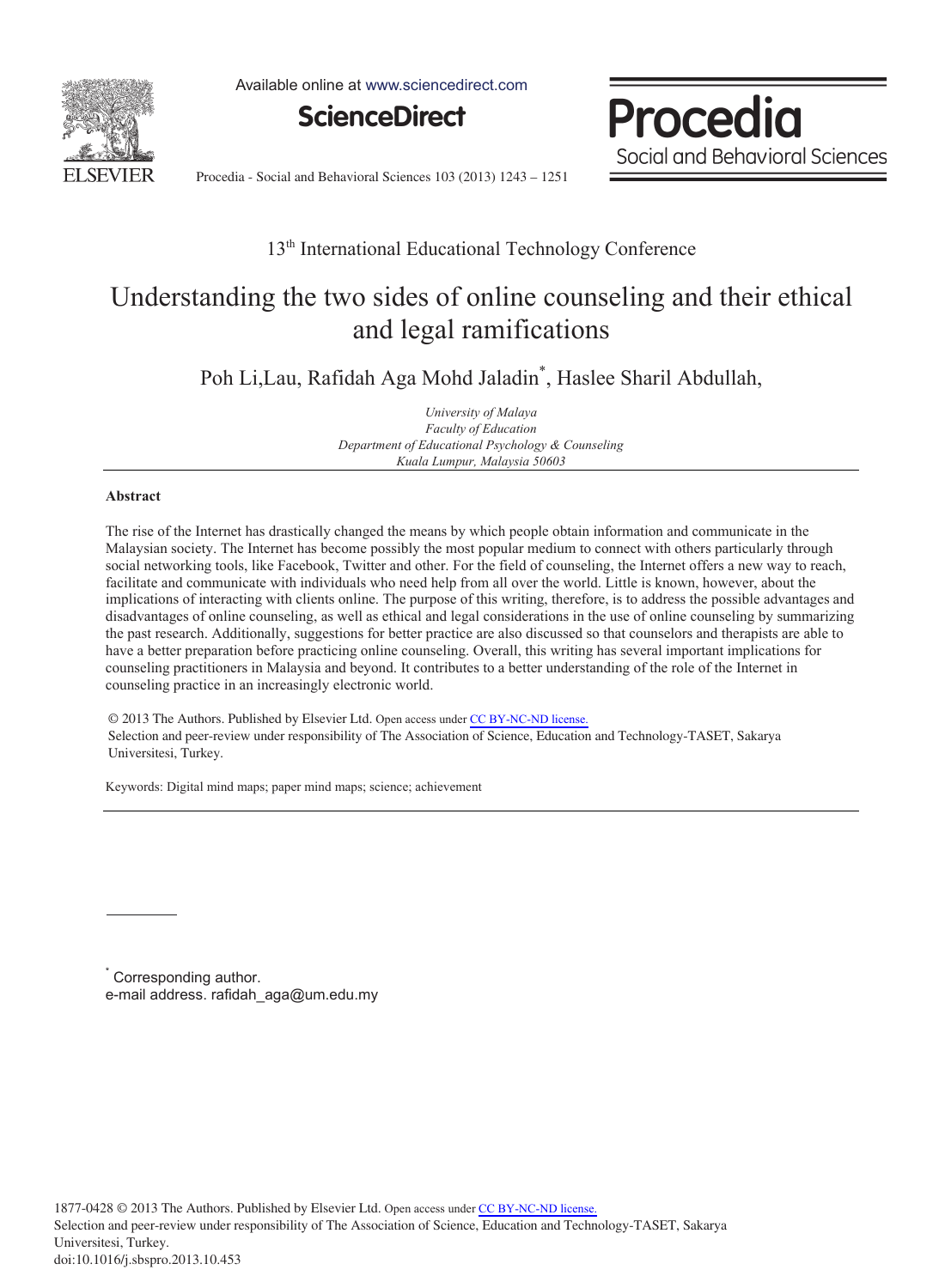# **Introduction**

As the number of Internet users across the globe continues to rise, more and more resources are becoming accessible online. The possibilities of services that can be offered on the Internet are endless. Today, anybody can receive professional mental health services such as counseling online rather than through a traditional face-to-face counseling service. To date, numbers of professional individuals as well as organizations have commenced offering online counseling services to various populations of clients. This development marks the integration of technology use in the provision of mental health services. Therefore, this paper aims at discussing the possibilities and limitations of using online counseling as a modality to help needy individuals in the Malaysian context.

Online counseling by asynchronous e-mail is a primary focus, given that it is the most frequently used method of online counseling provided by counselors and therapists (Chester & Glass, 2006). There are other methods of online communication, such as private chat, text messaging and video conferencing, are famous as well as its have been used simultaneously with asynchronous e-mail. However, online counseling is a relatively new service. Hence, the long-term implications of such an experience are little known.

There are many concerned with the ethical dilemmas associated with online counseling. It is essential to identify the probable advantages and disadvantages of online counseling. Hence, this paper summarizes the existing research with respect to online counseling. Then, it outlines suggestions for conducting online counseling in a manner that maximizes its benefits and minimizes its risks. The goal is to provide information for helping professions concerning the benefaction of online counseling to clients of all ages and populations, where available.

## **Online Counseling**

Online counseling is the transmission of therapeutic interventions in World Wide Web in which the computermediated communication technologies is facilitated as a medium of communication between a trained professional counselor and client. There are several terms used for online counseling including online or Internet therapy, e-counseling, e-therapy, cyber therapy, e-mail therapy, web counseling , Internet counseling, cyber counseling, synchronous single-session counseling, and therapy-e-mail.

Above all, synchronous (chat and video conferencing) and more popularly asynchronous (e-mail) communication have been used by clients. Additionally, online counseling has been provided as a stand-alone service and as an adjunct to other services. Virtual reality environments have also been used to conduct counseling whereby it's allowing both synchronous and asynchronous communication (Bambling, King, Reid, & Wegner, 2008).

Defining the term online counseling often invites controversies and sometimes becomes a continued source of debate. There are numerous definitions of online counseling which have been proposed in literature. These definitions suggest that online counseling can take many forms. For instance, Bloom (1998) describes online counseling as "the practice of professional counseling that occurs when client and counselor are in separate or remote locations and utilize electronic means to communicate with each other

Next, Mallen and Vogel (2005) provides a comprehensive definition of online counseling, "any delivery of mental and behavioral health services, including but not limited to therapy, consultation, and psych education, by a licensed practitioner to a client in a non-face-to-face setting through distance communication technologies such as the telephone, asynchronous e-mail, synchronous chat, and videoconferencing".

It has been argued that online counseling is an inversion of face-to-face counseling online, with technologies facilitating the therapeutic communication and impacting the process with their related advantages and limitations (Castelnuovo, Gaggioli, Mantovani & Riva, 2003). From this perspective, online counseling is not seeming as anew and discrete way of likable therapeutically with clients. Therefore, it is not seen as obliging a different theoretical framework from face-to-face counseling.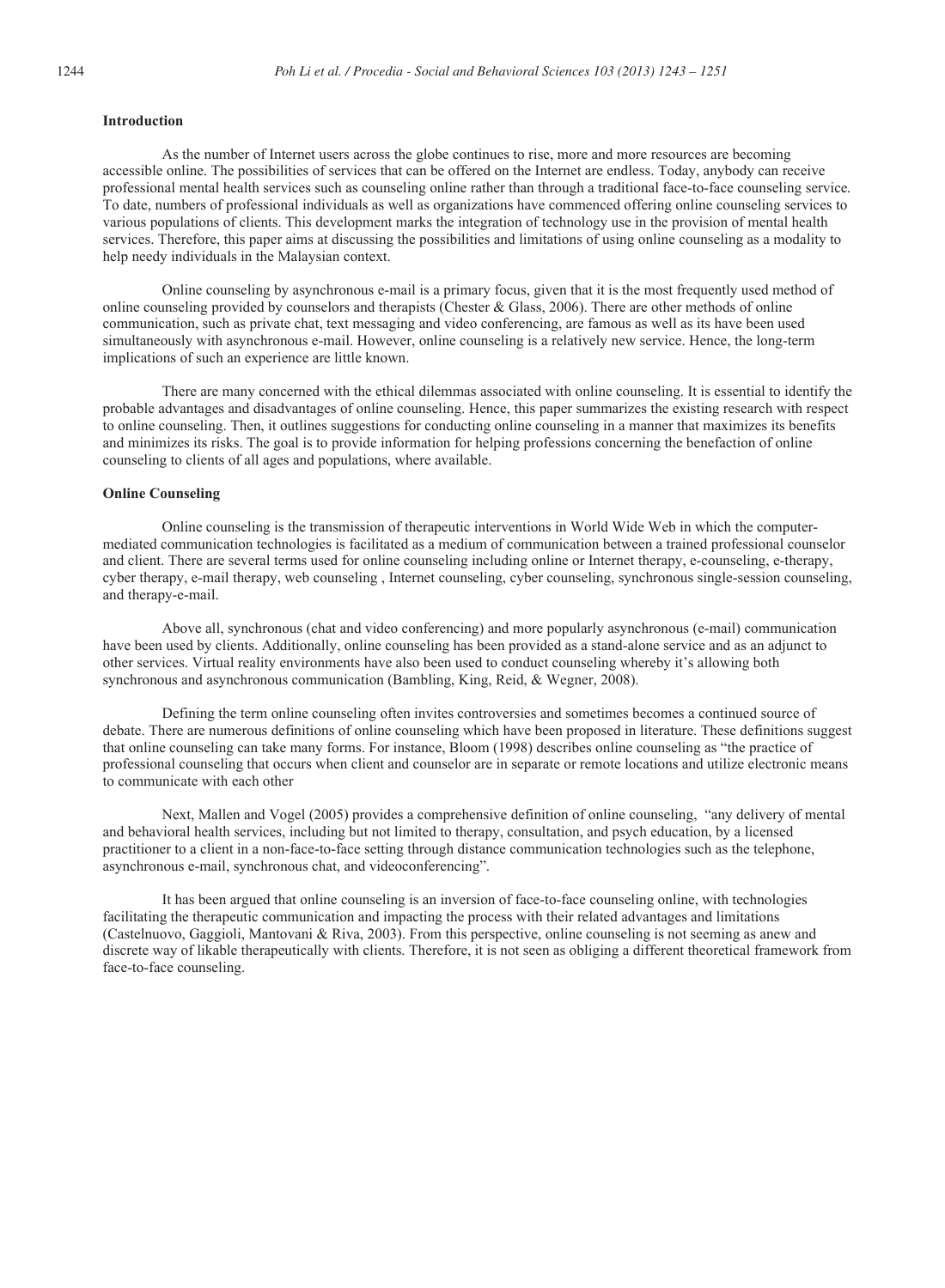On the contrary, it is argued that online counseling should be considered a new type of therapeutic intervention which characterized by basically unique features (Fenichel et al., 2002). This perspective views online counseling as an adaptable and flexible resource with the potential to complement and support other types of interventions and definitely not a substitute to face-to-face interventions.

#### **Advantages and Disadvantages of Online Counseling**

No doubt, online counseling has both probable advantages and disadvantages. One of the primary advantages of online counseling is its potential for increased accessibility mental health services. This means online counseling may become the solution for potential clients with constraints to access mental health services such as those who are residing in in geographically remote areas (Sussman, 2004), and also those who are having difficulties to leave their home due to certain illness, physical limitations, transportation difficulties or family commitments (Maples & Han, 2008).

In particular, online counseling may also be a constructive and therapeutic modality for those clients who have socially phobic. This include persons who are fearful to seek for a face-to-face counseling therapy due to anxiety or stigmatization (Lange, Van de Ven & Schrieken, 2003), or who are hesitant and cautious about the in-person counseling process (Barnett, 2005). Moreover, family therapists may be able to engage absent family members in family therapy with the use of computer-mediated communication (King, Engi & Poulos, 1998). Economically, online counseling services are more affordable by clients because private therapists usually offer online-services at lesser cost than the regular cost of a face-toface counseling session (Griffiths, 2001).

On the other hand, online counseling is also a convenient service whereby it can be provided at any time of the day and clients can send messages whenever they feel most in need of or interested in therapy (Bailey, Yager, & Jensen, 2002). Essentially, online counseling is accessible from any corner of the world as long as there is Internet access (Maples & Han, 2008).

Subsequently, it also lets individuals to access therapists comfortably from their home or even office (Manhal-Baugus, 2001). Therefore, therapists have more flexibility in their work schedules as the hassles and difficulties in having to schedule a specific appointment time is lessened as the therapist and client may not have to be sitting at their respective computers at the same time (Suler, 2000). Thus, it increases a therapist's accessibility, especially for those clients with inconsistent as well as demanding personal schedules (Peterson & Beck, 2003).

Although time delay is regarded as a disadvantage of e-mail counseling as it is integral in asynchronous communications, it can also being seen as advantages. Time delay allows both counselor and client to have sufficient time to compose a thought or question that precisely reflects their concern and issue – both presenting and real issues (Tate  $\&$ Zabinski, 2004). Hence, the client can reply when he or she is ready to reply in detail as there are no pressures to think hastily (Suler, 2000).

Online counseling is also able to provide a lasting and concrete record of counseling sessions whereby it can provides many benefits to both clients and therapists as a reminder of things they had expressed previously (Barak, 1999). For instance, clients are able to re-read e-mails to evaluate the methods they have used in previous issues as well as to review positive and encouraging comments that their therapist has made about them (Murphy & Mitchell, 1998). Furthermore, both the client and the therapist can fully reflect on issues discussed in previous sessions or communications (Manhal-Baugus, 2001) as well as to explore the client's progress at various stages in the course of treatment (Oravec, 2000).

Finfgeld (1999) emphasized the higher standards of accountability that can hold clients and therapists by the recordkeeping provided by online counseling. Later, a permanent record also has the potential of as a tool for both supervision and consultation (Murphy and Mitchell, 1998).

Walker (2007) underlined that the act of writing itself can be therapeutic. Writing has been viewed as a facilitative method of self-disclosure, externalization of problems and conflicts, ventilation, and essentially it can promote self-awareness (Barak, 1999). Besides that, writing may also lessen the emotional burden on individuals by allowing them to say of any kind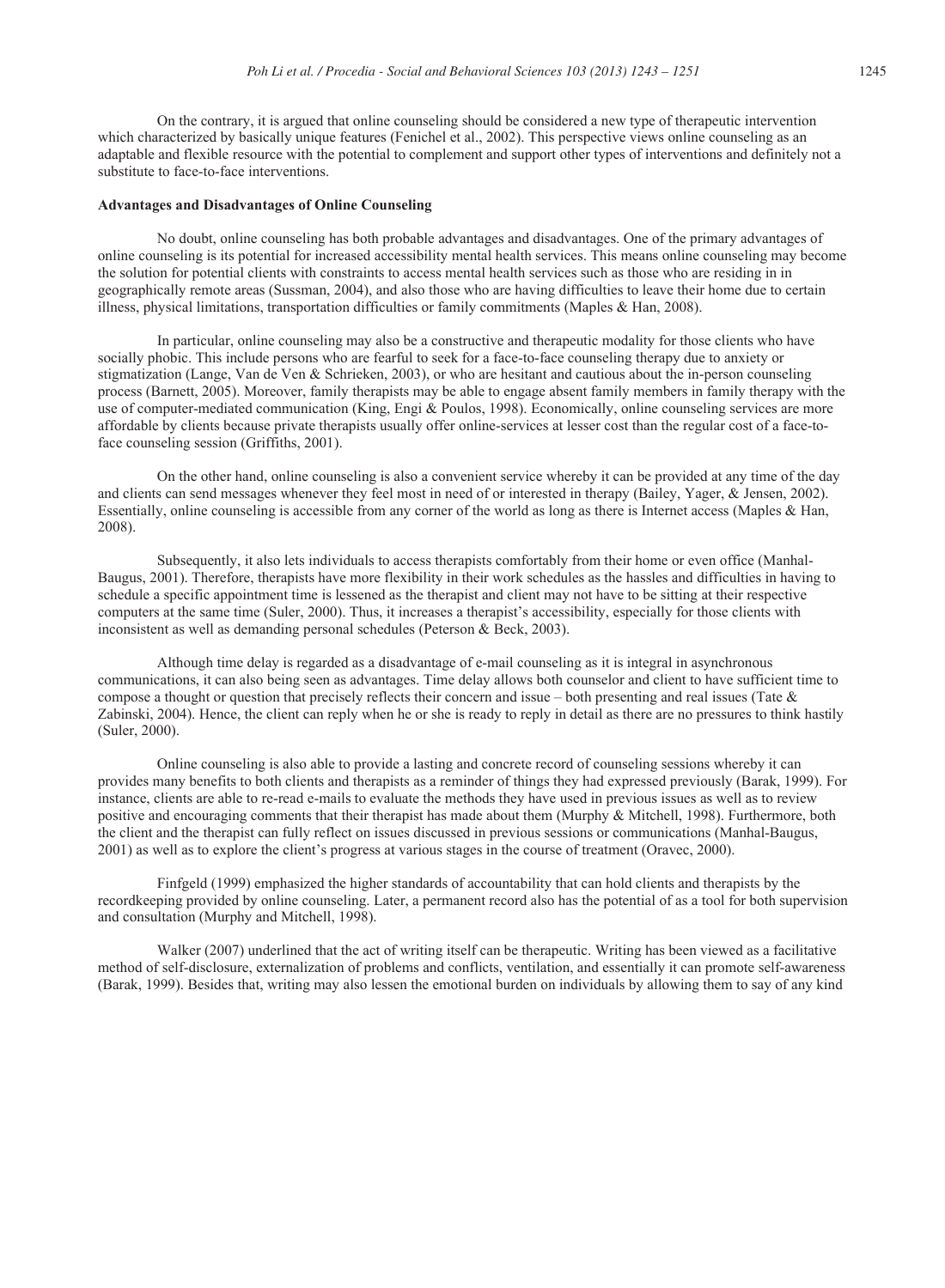they want to say (Yager, 2001). It was suggested that some individuals are more honest and more expressive in writing compares to face-to-face counseling sessions.

The anonymity of online counseling may also be beneficial because being an "invisible" client can help individuals to reduce or eliminate the stigma related in seeking mental health services (Suler, 2000). This is especially important for clients with issues of shame and also for individuals who are scared of being judged. When certain social markers such as age, gender and ethnicity are removed, it may be easier for individuals to disclose information about themselves (Tate & Zabinski, 2004). Thus, clients may become more honest and sincere when they cannot see the therapist as they feel less defensive and vulnerable (Maples & Han, 2008), and feel more ease on the plausibly embarrassing and stigmatizing disclosure of behaviors and thoughts (Manhal-Baugus, 2001).

Online counseling can potentially enhance individuals' autonomy in the therapeutic relationship as clients are able to say whatever they want to say and to initiate contact. Therefore, it can reduce the power discrepancy between client and therapist (Yager, 2001). For instance, e-mail therapy may empower clients to convey their unique ideas without interruption by the therapist's premature phenomenology and it is particularly beneficial for clients who have been frustrated by therapists' lack of sensitivity to their uniqueness (Finfgeld, 1999).

Some of the study revealed that online therapy can be viewed as a way to enhance traditional treatments whereby it can be used as an extended support of the clinical process such as follow up and an expansion of face-to-face counseling sessions during the central and final parts of therapeutic sessions (Castelnuovo, Gaggioli, Mantovani, & Riva, 2003).

On the other hand, chat and instant messaging can assist more direct and immediate communication in which like email therapy, they also provide for constant and instant feedback in two ways. Rees and Stone (2005) emphasized that the use of videoconferencing can increase the access of mental health services to isolated and demoted populations including rural populations, disadvantaged populations, as well as individuals with disabilities.

To summarize, there are many advantages of online counseling and these include more accessibility, lesser cost, and wider clientele market. However, there are always two sides of a coin. This means that using online counseling is also subjected to several disadvantages. The following paragraphs discuss some of these disadvantages.

Initially, computers simply do not offer the human interaction that is crucial in the counselor's office (Maples & Han, 2008). Hence, the lack of physical presence within human communication may decrease the sense of intimacy, trust, and commitment in the therapeutic relationship. Consequently, it may weaken the development of a therapeutic foundation between the counselor and the client. The absence of visual and vocal cues, such as facial expressions, body language and voice tone can result in a greater potential for miscommunication.

Peterson and Beck (2003) asserted that some crucial emotions such as sighs, frustrated emotions, terseness, irritation, to name a few, may be lost in the process of the e-mail transaction. Without sufficient presence of visual and vocal cues, therapists and clients may face difficulty, or even inability to establish a strong therapeutic relationship foundation. It would be difficult for clinicians and therapists to correctly assess and diagnose disorders without enough access to non-verbal behavior. In most face-to-face counseling, therapists heavily rely on non-verbal cues in order to explore what clients feeling or thinking (Maples & Han, 2008).

Text-based communication is also seeming to be stark and cold. It is because typed text may feel or look more formal with lacking of supportive and empathic tone (Suler, 2000). Consequently, some words may perceived and come across as sounding harsher than anticipated. On the other hand, greater potential for misinterpretation will happen as different individuals can also have difference understanding of text messages as compared to verbal exchanges (Ybarra & Eaton, 2005). In addition, misinterpret aspects of e-mail communications might happen on hypersensitive individuals who are prone to alteration of facts and events (Yager, 2003).

During face-to-face session, counselors and clients communicate mostly with facial expressions, posture, eye contact and so forth. Needless to say, reading nonverbal is an essential element of counseling. If one is being counseled online, these nonverbal signs are unobservable and their absence can be disadvantageous to the counseling process. For instance,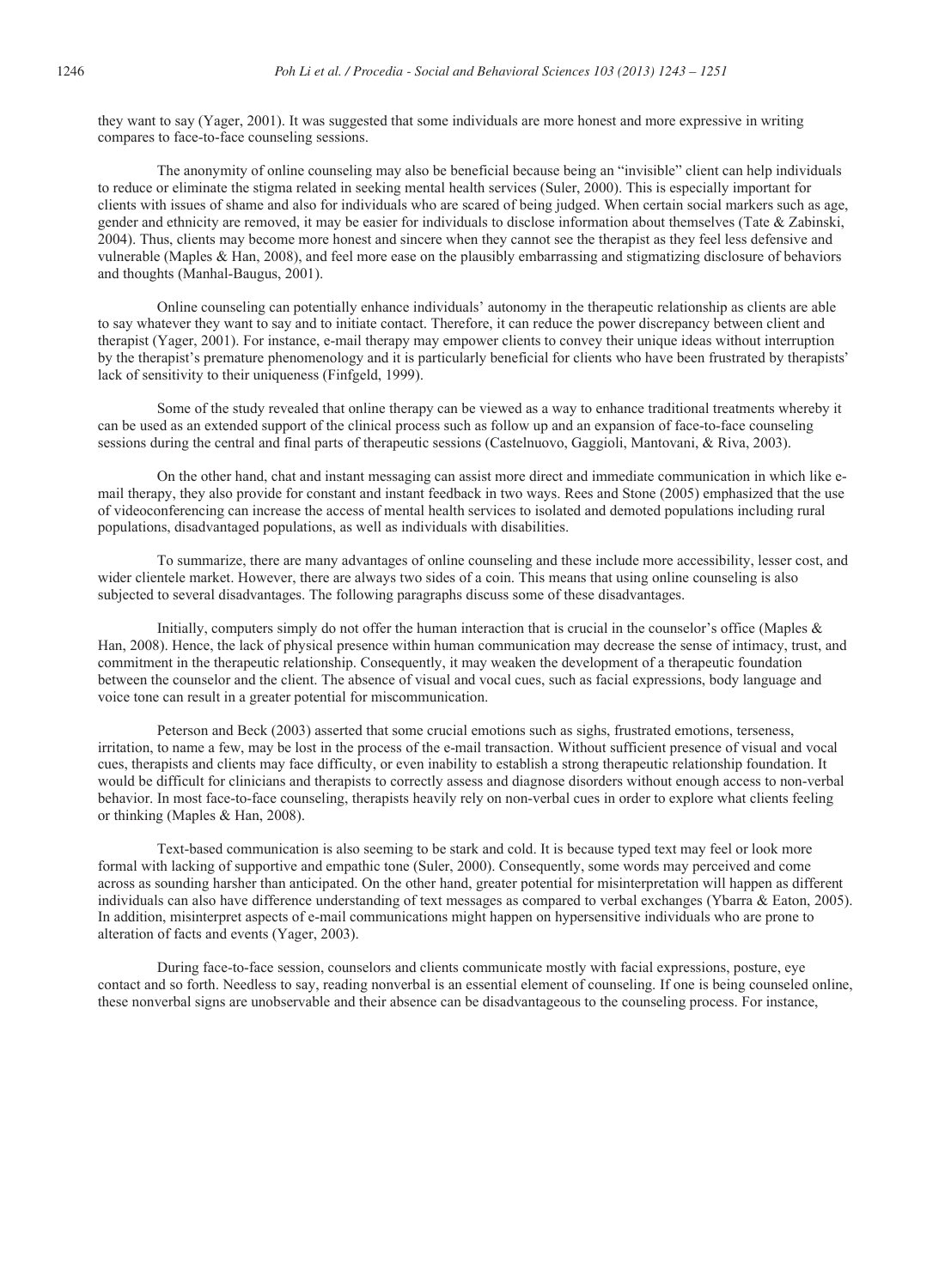nonverbal signs which cannot be observed during an online session are nervous behaviors, whether eye contact is maintained or not, angle and distance of body in relationship to the counselor, to name a few.

Also, a client may be typing content which appears to be enriching, but at the same time he or she may be crying. Conversely, a client may be typing distraught messages but may be laughing while doing so. These inconsistencies in feeling, thinking and behavior are significant cues and can be a good indicator of possible mental diagnoses.

Internet access was previously noted as an advantage of online counseling, yet it can also be viewed as a limitation. It said that in online counseling, it is only available to clients who have access to a computer and the Internet. Hence, therapists who have the utmost desire to serve particularly those in traditionally underserved populations may have the least access to the desirable technologies (Barnett, 2005).

In order to fully utilize the Internet and the chosen method for example by e-mail or chat efficiently in online counseling, clients and counselors are required to have necessary skills and must be fairly good readers and writers (Abbott, Klein & Ciechomski, 2008).

In asynchronous communication, time delay is a seeming natural result. However, it is also caused from technological failure. Time delay can become an advantage in online counseling but it can also change the flow of the counseling process (Rochlen, Zack, & Speyer, 2004). Nonetheless, time delay can lead to uncertainty that may result in selfquestioning or self-doubt and also frustration of the client (Maples  $\&$  Han, 2008). As for time delay caused by technological failure, it may delay and interfere d the services. Subsequently, feelings of isolation and alienation may arise if a client is cut off with no means of reconnection.

#### **Ethical and Legal Considerations in Online Counseling**

In any practice of counseling be it face-to-face or online, professionals must always make rooms for ethical and legal ramifications of such practice. Therefore, the following are potential ethical and legal issues associated with providing online counseling services that counselors and therapists must take into consideration.

Substantially, threats to confidentiality occur at two levels in which during transmission and at the end of the session. Prior, what's under concern is that e-mails may be misinterpret by typos in the "to" field or hacked by computer hackers (Recupero & Rainey, 2005). Later, things that must take into account are the possibility where other persons may have access to the client's e-mail, such as employers or family members and at the same time, client e-mail may be accessible to the therapist's office staffs. Other than that, the storage of transcripts of online counseling sessions by either the therapist or the client might bring up confidentiality issues (Mallen, Vogel & Rochlen, 2005).

As the era changed, the range of the Internet spreads beyond state and even international boundaries. When this happen, there will be an unclear application of laws as the client resides in a different jurisdiction than the therapist (Kanani & Regehr, 2003). Which one to be used –the jurisdiction in which the therapist is providing the counseling services or the client resides? The issue of jurisdiction also applies to the rights of clients to recompense complaints and not only to the legitimacy of the activity.

On the other hand, if the counselors and therapists are practicing outside of their jurisdiction whereby their experiences are inadequate within a given culture or a language barrier exists in the helping process it can result competence issues. Counselors may oversight some important signs without the aids of non-verbal cues and they might make incorrect presumptions regarding the client's cultural identity. Therefore, lack of knowledge about client's cultural issues may limit counselor credibility and eventually will lead to inappropriate counseling interventions (Sampson, Kolodinsky & Greeno, 1997).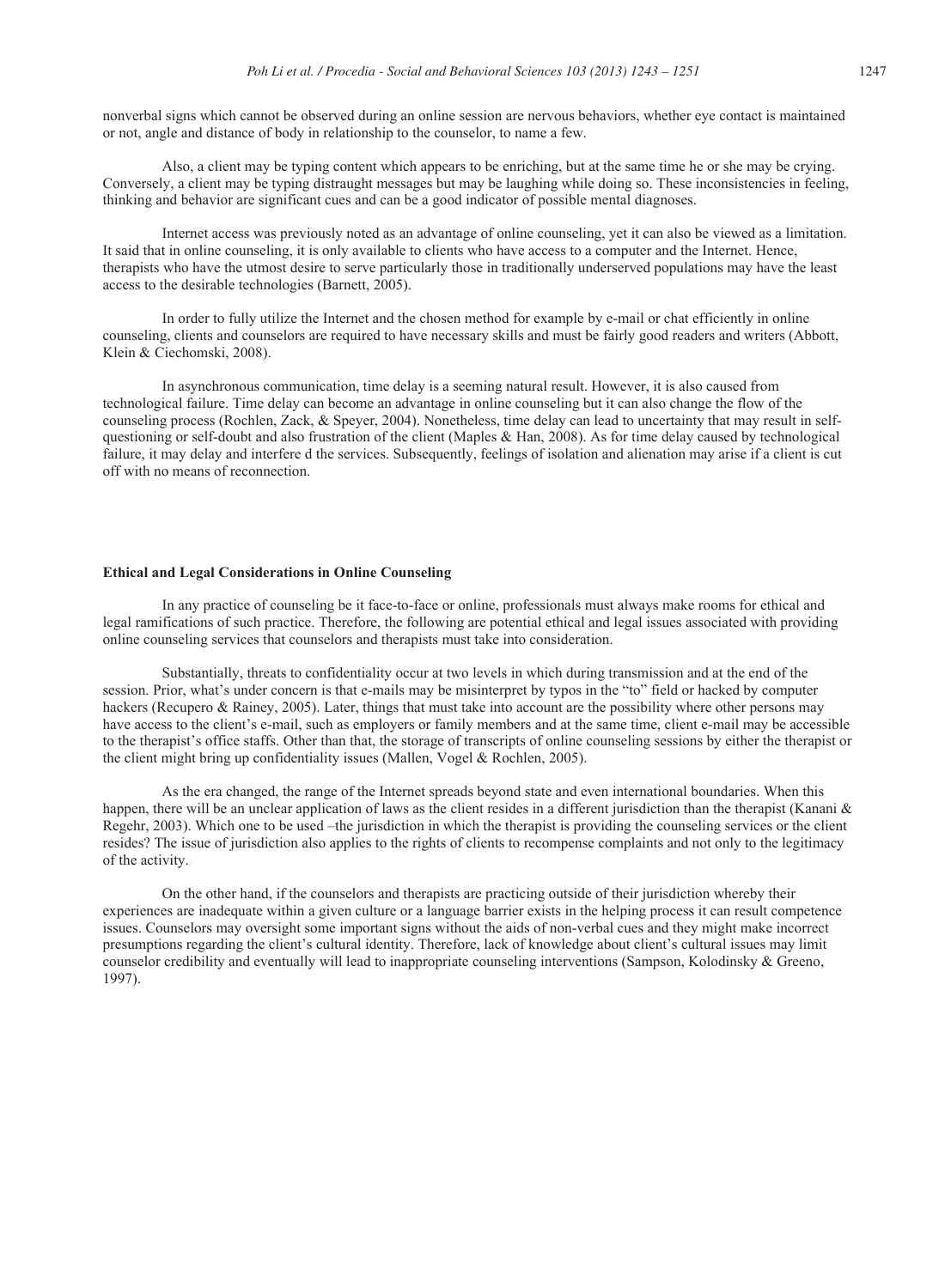Peterson and Beck (2003) assert that clients may perceive the accessibility of e-mail to mean that the counselor's door is always open. In addition, there is an expectation that whoever, include therapists with an e-mail address is instantly available and responsive as well as reachable all the time. By that, some of the clients may continue to send the therapist emails although they have terminated the session or some clients may even harassing and stalking their former therapists by using the Internet. Misunderstanding regarding the nature of the relationship between counselor and client may arise as e-mail appears to encourage familiarity and spontaneity (Bailey, Yager, & Jenson, 2002).

Codes of ethics in helping profession oblige counselors and therapists to be competent in their chosen practice and have sufficient education to declare their expertise so that clients' welfare are protected as well as free from professional misconduct (Kanani & Regehr, 2003). Some therapists may not have high level of technological knowledge of computers that is requisite for online counseling. For instance, some practitioners may not have had specific training in text-based psychotherapeutic.

It is an ethical duty for therapists of various disciplines to warn or protect if clients present a danger to either themselves or others. However, it is harder to access and to intervene in an emergency via online counseling. This is because when therapy is conducted face-to-face, therapists are on hand to evaluate and manage psychological crises (Carlbring  $\&$ Andersson, 2006).

Contrarily, Internet communication does not always allow or limit counselors to access the violence signs or potential of a client (Kanani & Regehr, 2003). Hence, there are possibilities that counselors failed to perceive and responded appropriately to existing communications problems. Then, as anyone can lie about their information such as age, gender, and situation, identity authentication can be an issue when working online (Ragusea & VandenCreek, 2003).

Therefore, online counseling services can provide challenges regarding to client identification (Fisher & Fried, 2003). Counselors and therapists may be facing difficulties to determine whether the client holds an appropriate mental capacity to consent because there is no pre-existing relationship between therapist and client beforehand. For instance, it is common for youth to use Internet and thus there is a likelihood whereby underage youth is using online counseling services without getting the consent from their parents or caregivers.

Essentially, instead of getting informed consent from the client it is also crucial for the client to understand the possible risks and probable benefits of a suggested intervention. However, to date the benefits of various forms of online counseling are still being examined and debated in the literature and thus it can be a difficult task to mental health and helping professions.

Barak (1999) pointed out those professionals without sufficient credentials tend to offer online counseling services as it is easy to access. Therefore, scam is much easier to constrain in the anonymous online world. Other than that, individuals whom seek for online counseling and to make an accurate decisions about which services are good and which are not good may also be difficult as there is a long list on this services at the time being.

### **Suggestions for Better Practice**

Suggestions for a better practice based on the relevant research findings are discussed next after addressing numbers of disadvantages and ethical concern identified in online counseling. The following paragraphs discuss some of these summarized suggestions in respect of the identified disadvantages and ethical concern.

Initially, it is crucial for counselors to inform clients of the standard limits to confidentiality for example child abuse and suicidal ideation, and the threats to confidentiality regarding to transmission of information through electronic, as well as the procedures being used to protect confidentiality (Fisher & Fried, 2003). On the other hand, clients should also be informed of their own confidentiality affliction whereby they should be advised to do their online counseling in a room with privacy where they wouldn't get intruded by anyone (Ragusea & VandeCreek, 2003). Essentially, the risk of records keeping of online therapy sessions should also be informed to the clients which includes the methods and the time period of online sessions records are being retained (Kanani & Regehr, 2003). For some practicing novice counselors and therapists, there will be supervision sessions and thus clients should be made aware of the access to the records of online sessions (Oravec, 2000).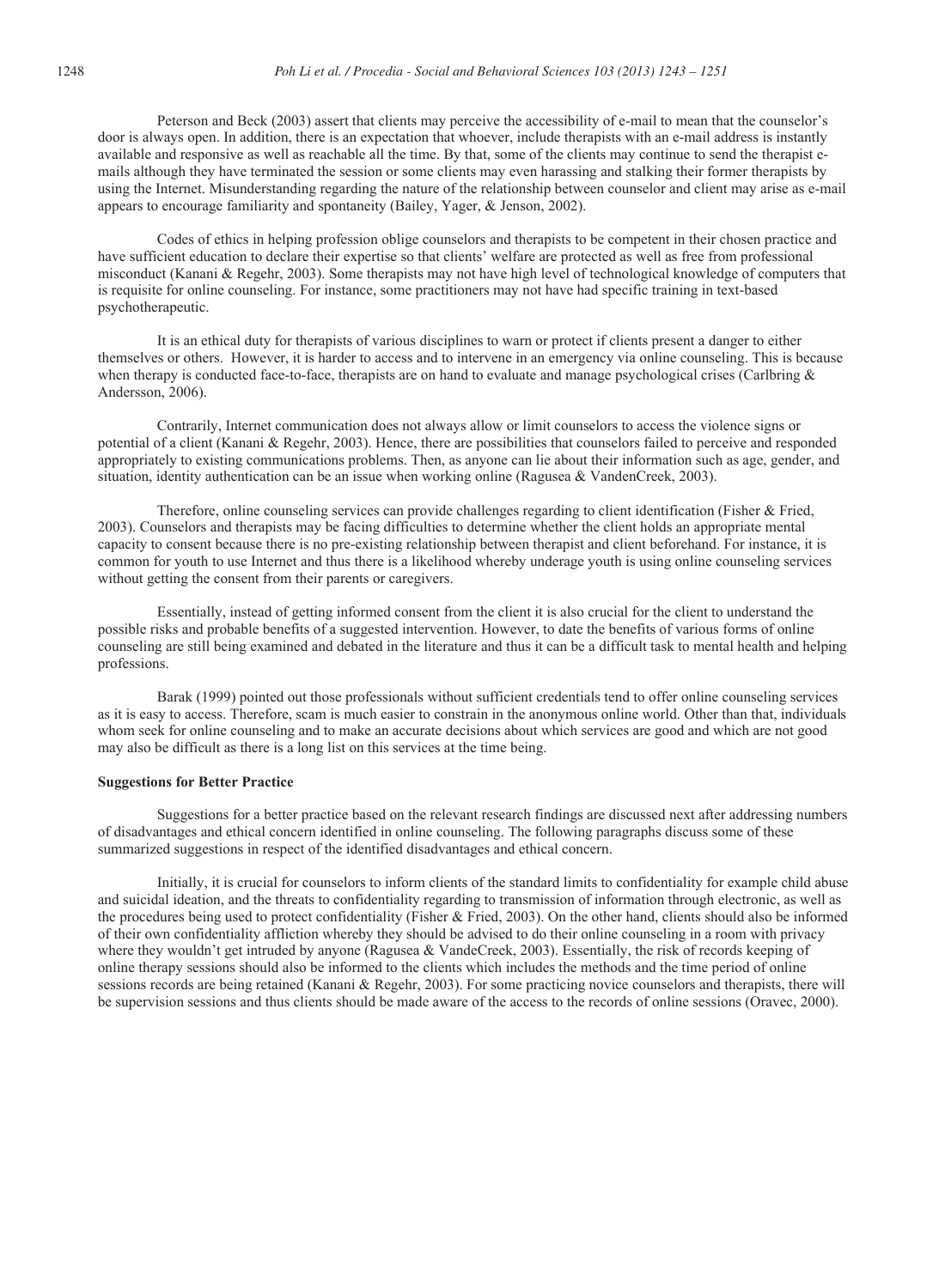Concerning to jurisdiction issues, Zack (2008) emphasizes online counselors should be familiar with the licensure restrictions and exemptions in their jurisdiction as well as the jurisdictions in which they clients are reside. Hence, counselors and therapists shall only provide their services in jurisdictions in which they are licensed. Online therapists should also provide links to websites of all relevant certification and licensing boards. Besides, sensitivities to the diverse cultures shall develop by counselors as well. For instance, counselors must be alert in making assumptions about things such as names and expressions and familiar with clients' local cultural norms and local events.

Intake form basically contains certain information regarding to the ethnic and cultural background of the client. However, for some culture and populations, this may seem as bias part of the counselor and therapist. Therefore, Sampson Jr., Kolodinsky, and Greeno (1997) suggests if the therapist is happening to come across this unexpected situation, therapist should proceed slowly and clarifying to the client about their perceptions of thoughts, feelings, and behaviors

In online counseling, vague relationship between counselors and clients might happen. Hence, steps must be taken by the counselor in order to avoid encouraging unnecessary excessive dependence. Kanani and Regehr (2003) suggest counselors can establish a time frame for responses to maintain boundaries rather than immediate responses expected by clients. Thus, counselors and clients shall establish appropriate rules with regard to suitable use of e-mail communication.

As online counseling is different from face-to-face counseling session, tone and language might perceived wrongly by the clients. Therefore, the tone of e-mails should always be professional in which avoid anger, annoyance and other unprofessional tones. Inappropriate jokes, unprofessional social or self-disclosing statements should be avoided and counselors should use professional tone and language that is usually used in the office. It is important to note that for clients who are suffering from severe boundary problems, e-mail should not be used.

Concerning the competency of online counseling services, counselors should seek out necessary training (Zack, 2008) which cover technology, theory, applications and ethics, as well as licensing laws. Online training should also take account of skills in text-based communication and protecting client's welfare and information online. Thus, counselor shall only use online software that is within their capabilities or if new software is used to expand their competencies.

Concerning the language used in online counseling, counselors may need to develop an ability to understand the style and interpret the content of e-mails written by the client particularly youth as they have developed their own language on the Internet. This includes language that is characterized by abbreviations, spelling phonetically, and the absence of many of the rules of grammar (Fenichel et al., 2002).

Counselors can use emotional bracketing and descriptive immediacy in online counseling (Murphy & Mitchell, 1998). Emotional bracketing includes bracketing the emotional context behind the typed words in order to allow the client to hear the intended vocal tone in the words whereby descriptive immediacy includes providing the client with images for better understanding the counselor's words.

Counselors can also use spacing and pacing techniques to exercise a higher degree of control over the online counseling process. Variety of emotional nuances and facial expression can conveyed by using "smileys", emoticons and other commonly used symbols. With that, clients and counselors can develop a set of standardized emoticons and acronyms in the session. In order to prevent misinterpretations and to make sure the client understands what the counselor is saying and that the counselors understands what the client is saying, the counselor should check with the client continuously (Stofle, 1997).

It is important to note that online counseling is not suitable for individuals who are having psychosis problems. Therefore, counselors should aware about not taking on clients who are suffering from psychiatric disorders for online counseling and needing immediate attention, clients who are significantly depressed (Carlbring & Andersson, 2006), individuals who might give danger to themselves or others, such as serious substance abusers and those who presenting psychotic or actively suicidal ideation. Besides, counselors should not take on individuals who are highly reactive and potentially dangerous, such as those with borderline personality disorder, paranoia or dissociative disorders.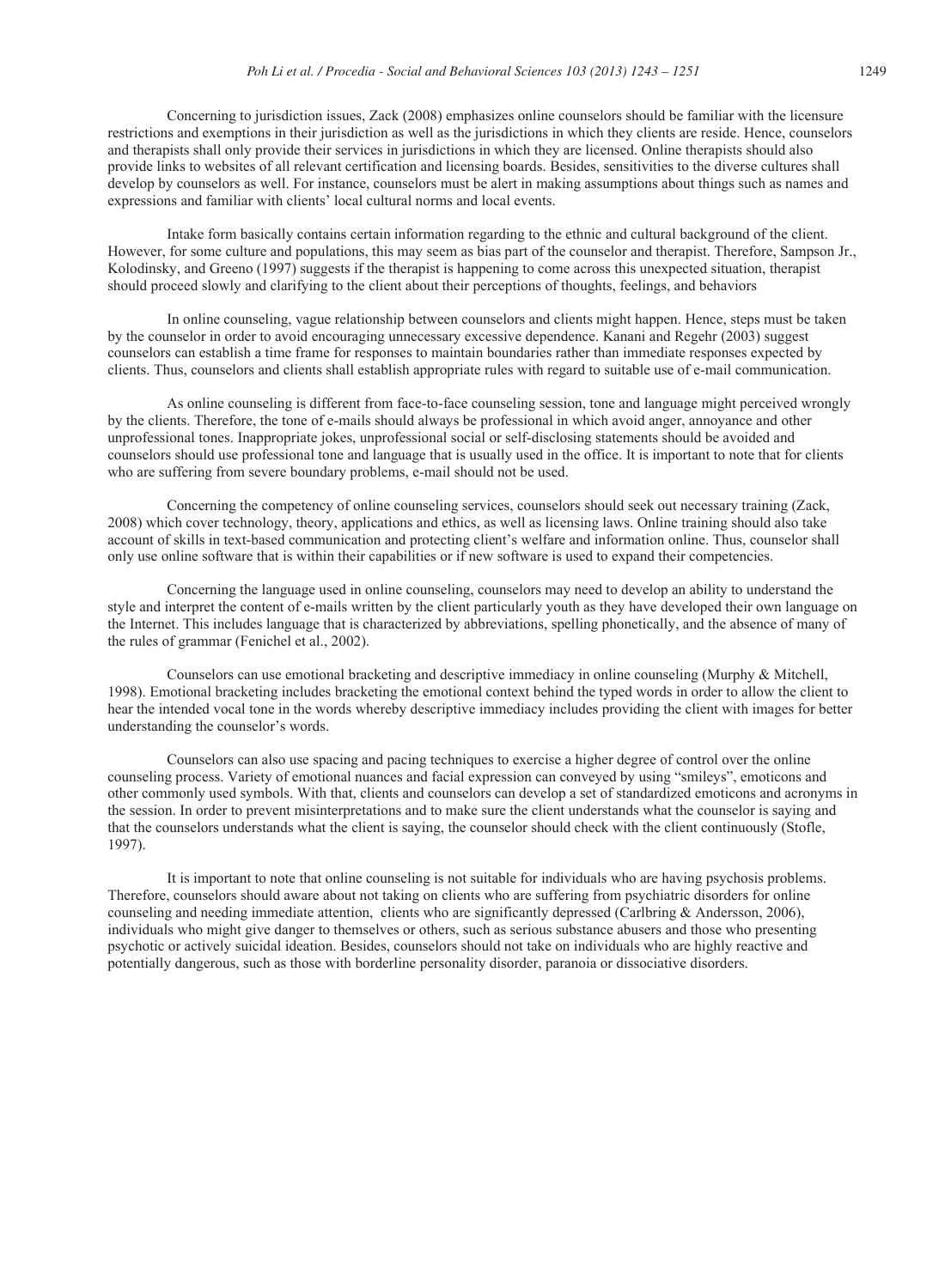Concerning on crisis situations, it require quick responses and should not be addressed online whereby clients who are experiencing such situations should be encouraged to seek face- to-face counseling. Moreover, online counseling websites should disclose topics that are not appropriate for online counseling, such as sexual abuse and violent relationships. Lastly, online counseling websites should have notices for individuals who have suicidal ideation with information about hotlines, crisis centers and emergency departments of hospitals (Manhal-Baugus, 2001).

# **Conclusion**

Overall, online counseling has both advantages and disadvantages and a number of legal and ethical considerations surrounding its offering and provision. Research in the area of Internet therapy or online counseling focuses primarily on selfhelp interventions with little therapist involvement and there is limited certain empirical evidence with respect to the efficacy of online counseling between therapist and client.

Online counseling is a great responsibility as is counseling an individual face to face. Both face-to-face and virtual relationship should be treated with the highest ethical professionalism. It is important to note that whenever an online client is communicating in a virtual world, his or her problems are still very much real.

#### **References**

Abbott, J.M., Klein, B., & Ciechomski, L. (2008). Best practices in online therapy. *Journal of Technology in Human Services, 26(2/4),* 360-375.

Bailey, R., Yager, J., & Jenson, J. (2002). The psychiatrist as clinical computerologist in the treatment of adolescents: Old barks in new bytes. *American Journal of Psychiatry, 159,* 1298-1304.

Bambling, M., King., R., Reid, W., & Wegner, W. (2008). Online counselling: The experience of counsellors providing synchronous single session counselling to young people. *Counselling and Psychotherapy Research 8(2):* 110-116.

Barak, A. (1999). Psychological applications on the Internet: A discipline on the threshold of a new millennium. *Applied & Preventive Psychology, 8,* 231-245.

Barnett, J..E. (2005). Online counseling: New entity, new challenges. *The Counseling Psychologist, 33(6)*, 872-880. Bloom, J. W. (1998). The ethical practice of web counseling. *British Journal of Guidance and Counseling, 26(1)*,

53-59.

Carlbring, P., & Andersson, G. (2006). Internet and psychological treatment. How well can they be combined? *Computers in Human Behavior, 22*, 545-553.

Castelnuovo, G., Gaggioli, A., Mantovani, F., & Riva, G. (2003). From psychotherapy to e-therapy: The integration of traditional techniques and new communication tools in clinical settings. *Cyber Psychology & Behavior, 6(4),* 375-382.

Chester, A., & Glass, C.A. (2006). Online counselling: A descriptive analysis of therapy services on the Internet. *British Journal of Guidance & Counselling, 34(2),* 145-160.

Fenichel, M., Suler, J., Barak, A., Zelvin, E., Jones, G., Munro, K., et al. (2002). Myths and realities of online clinical work. *CyberPsychology & Behavior, 5(5),* 481-497.

Finfgeld, D.L. (1999). Psychotherapy in cyberspace. *Journal of the American Psychiatric Nurses Association, 5(4),* 105-110.

Fisher, C.B., & Fried, A.L. (2003). Internet-mediated psychological services and the American Psychological Association ethics code. *Psychotherapy: Theory, Research, Practice, Training, 40(1/2)*, 103-111.

Griffiths, M. (2001). Online therapy: A cause for concern? *The Psychologist: Bulletin of the British Psychological Society, 14*, 244-248.

Kanani, K., & Regehr, C. (2003). Clinical, ethical, and legal issues in e-therapy. *Families in Society, 84(2),* 155-162. King, S.A., Engi, S., & Poulos, S.T. (1998). Using the Internet to assist family therapy. *British Journal of Guidance & Counselling, 26(1),* 43-52.

Lange, A., Van de Ven, J-P., & Schrieken, B. (2003). Interapy: Treatment of post- traumatic stress via the Internet. *Cognitive Behaviour Therapy, 32(3),* 110-124.

Mallen, M.J., & Vogel, D.L. (2005). Introduction to the major contribution: Counseling psychology and online counseling. *The Counseling Psychologist, 33(6),* 761-775.

Mallen, M.J., Vogel, D.L., & Rochlen, A.B. (2005). The practical aspects of online counseling: Ethics, training, technology, and competency. *The Counseling Psychologist, 33(6),* 776-818.